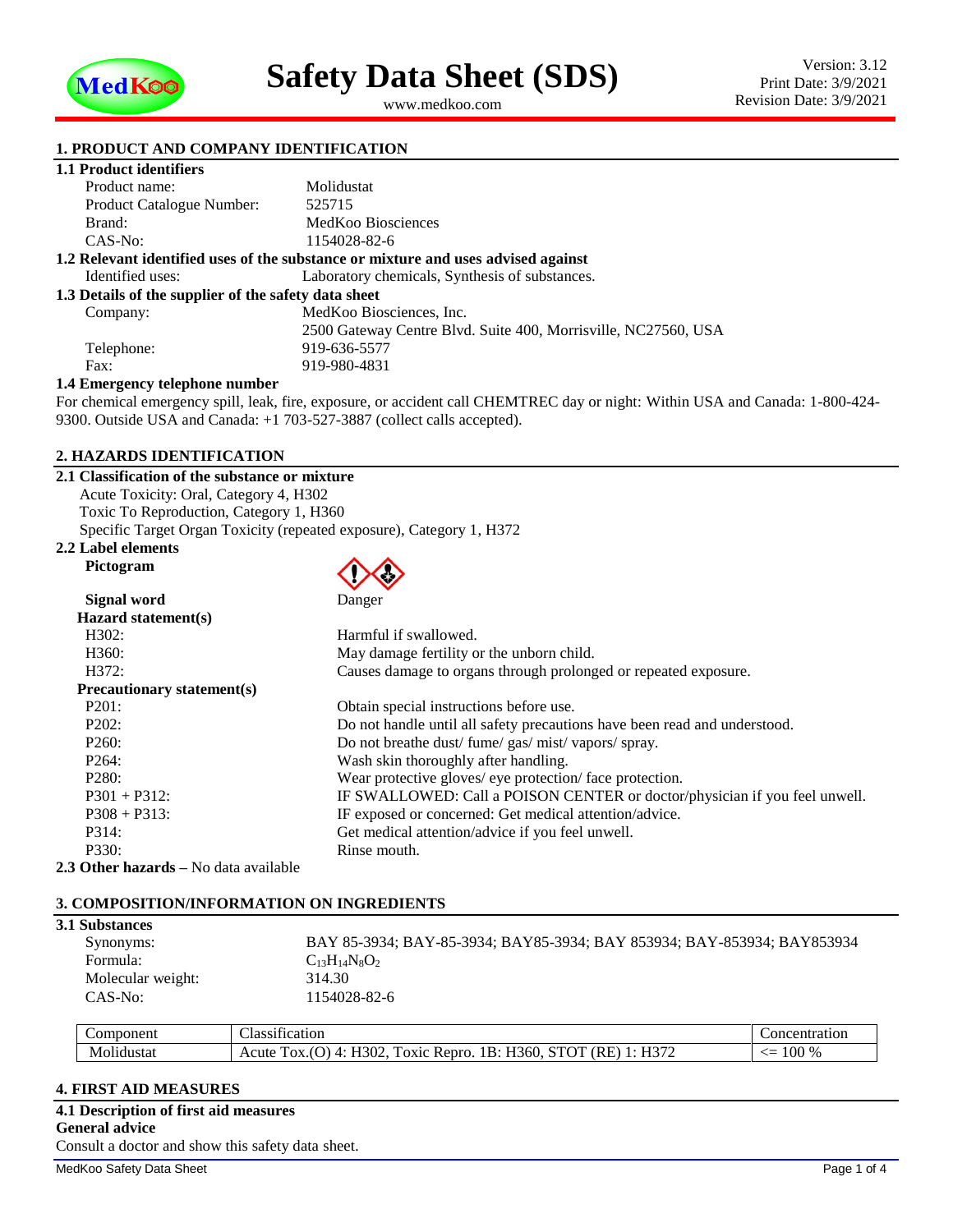# **If inhaled**

Remove to fresh air and monitor breathing. If breathing becomes difficult, give oxygen. If breathing stops, give artificial respiration. Consult a doctor.

## **In case of skin contact**

Immediately wash skin with copious amounts of soap and water for at least 15 minutes. Remove contaminated clothing and shoes and wash before reuse. Consult a doctor.

## **In case of eye contact**

Flush with copious amounts of water for at least 15 minutes. Consult a doctor.

### **If swallowed**

Rinse mouth with water. Do not induce vomiting unless directed to do so by medical personnel. Never give anything by mouth to an unconscious person. Consult a doctor.

# **4.2 Most important symptoms and effects, both acute and delayed**

To the best of our knowledge, the chemical, physical and toxicological properties have not been thoroughly investigated.

# **4.3 Indication of immediate medical attention and special treatment needed**

Show this safety data sheet to the doctor in attendance. Immediate medical attention is required.

## **5. FIRE-FIGHTING MEASURES**

## **5.1 Extinguishing media**

## **Suitable extinguishing media**

Use water spray, alcohol-resistant foam, dry chemical or carbon dioxide.

## **5.2 Special hazards arising from the substance or mixture**

In combustion, may emit toxic fumes.

## **5.3 Precautions for fire-fighters**

Wear suitable protective clothing to prevent contact with skin and eyes and self-contained breathing apparatus.

## **6. ACCIDENTIAL RELEASE MEASURES**

# **6.1 Personal precautions, protective equipment and emergency procedures**

Do not take action without suitable protective clothing - see section 8 of SDS. Evacuate personnel to safe areas. Ensure adequate ventilation. Avoid breathing vapors, mist, dust or gas.

## **6.2 Environmental precautions**

#### Do not let product enter drains.

## **6.3 Methods and materials for containment and cleaning up**

Cover spillage with suitable absorbent material. Sweep up material and place in an appropriate container. Hold all material for appropriate disposal as described under section 13 of SDS.

## **6.4 Reference to other sections**

For required PPE see section 8. For disposal see section 13.

## **7. HANDLING AND STORAGE**

# **7.1 Precautions for safe handling**

Use in a chemical fume hood, with air supplied by an independent system. Avoid inhalation, contact with eyes, skin and clothing. Avoid the formation of dust and aerosols. Use in a well-ventilated area. Keep away from sources of ignition. Avoid prolonged or repeated exposure.

## **7.2 Conditions for safe storage, including any incompatibilities.**

Store in cool, well-ventilated area. Keep away from direct sunlight. Keep container tightly sealed until ready for use. Recommended storage temperature: Store at -20°C

#### **7.3 Specific end uses**

Use in a laboratory fume hood where possible. Refer to employer's COSHH risk assessment.

## **8. EXPOSURE CONTROLS/PERSONAL PROTECTION**

#### **8.1 Control parameters**

## **Components with workplace control parameters**

Contains no substances with occupational exposure limit values.

#### **8.2 Exposure controls**

## **Appropriate engineering controls**

Use in a fume hood where applicable. Ensure all engineering measures described under section 7 of SDS are in place. Ensure laboratory is equipped with a safety shower and eye wash station.

#### **Personal protective equipment**

## **Eye/face protection**

Use appropriate safety glasses. **Skin protection**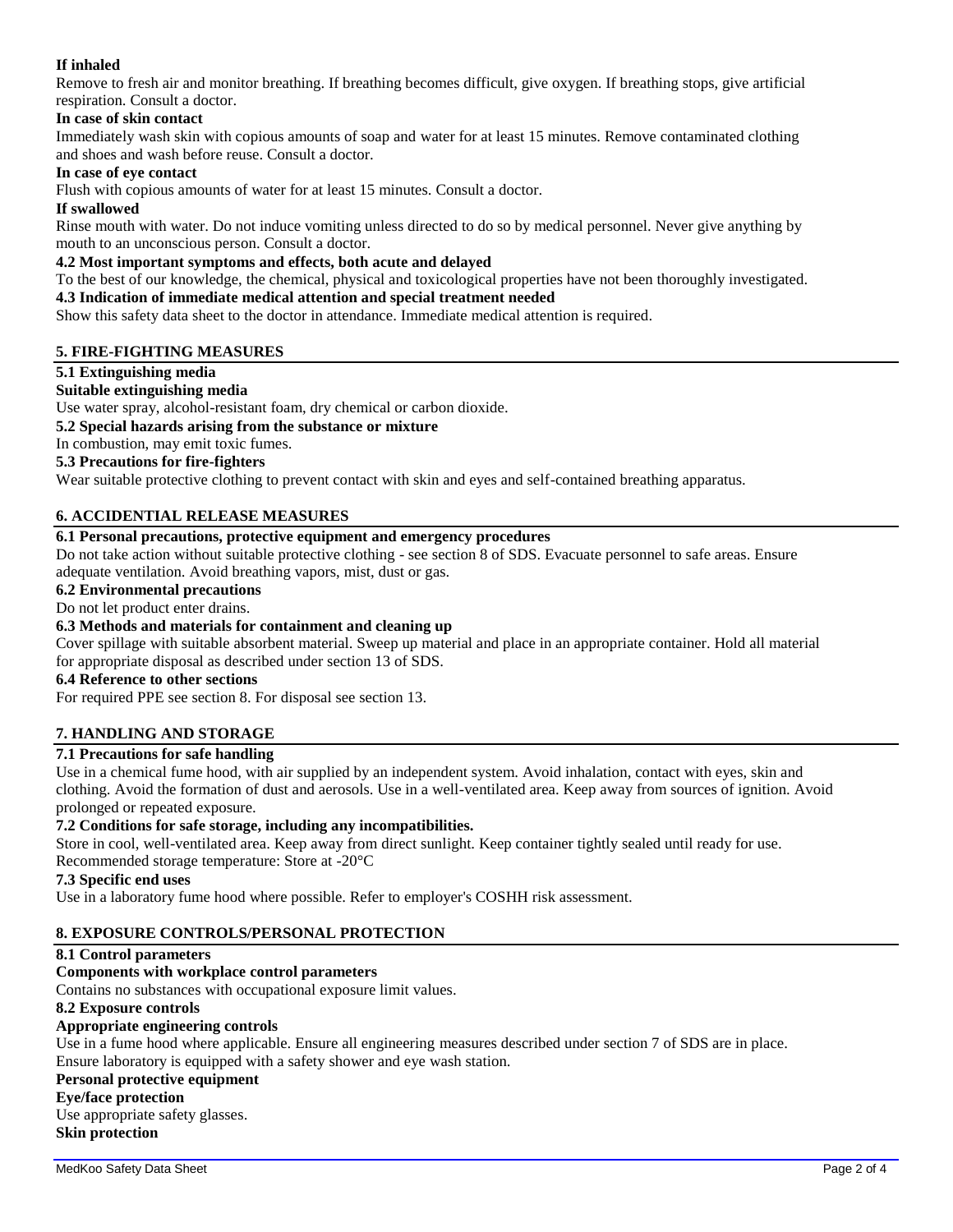Use appropriate chemical resistant gloves (minimum requirement use standard BS EN 374:2003). Gloves should be inspected before use. Wash and dry hands thoroughly after handling.

#### **Body protection**

Wear appropriate protective clothing.

#### **Respiratory protection**

If risk assessment indicates necessary, use a suitable respirator.

#### **9. PHYSICAL AND CHEMICAL PROPERTIES**

| 9.1 Information on basic physical and chemical properties |                        |                              |                                                                                     |
|-----------------------------------------------------------|------------------------|------------------------------|-------------------------------------------------------------------------------------|
| Appearance                                                | Pale pink solid powder | Vapor pressure               | No data available                                                                   |
| Odor                                                      | No data available      | Vapor density                | No data available                                                                   |
| Odor threshold                                            | No data available      | Relative density             | No data available                                                                   |
| pH                                                        | No data available      | Solubility(ies)              | $\sim 0.5$ mg/ml in a 1:1<br>solution of DMF:PBS<br>$(pH 7.2)$ ; ~1 mg/ml in<br>DMF |
| Melting / freezing point                                  | No data available      | Partition coefficient        | No data available                                                                   |
| Boiling point / range                                     | No data available      | Auto-ignition<br>temperature | No data available                                                                   |
| Flash point                                               | No data available      | Decomposition<br>temperature | No data available                                                                   |
| Evaporation rate                                          | No data available      | <b>Viscosity</b>             | No data available                                                                   |
| Flammability (solid, gas)                                 | No data available      | Explosive properties         | No data available                                                                   |
| Upper / lower flammability or explosive<br>limits         | No data available      | Oxidising properties         | No data available                                                                   |

#### **9.2 Other safety information**

No data available

#### **10. STABILITY AND REACTIVITY**

#### **10.1 Reactivity**

Stable under recommended transport or storage conditions. **10.2 Chemical stability** Stable under recommended storage conditions. **10.3 Possibility of hazardous reactions** Hazardous reactions will not occur under normal transport or storage conditions. Decomposition may occur on exposure to conditions or materials listed below. **10.4 Conditions to avoid** Heat, moisture. **10.5 Incompatible materials** Strong acids/alkalis, strong oxidising/reducing agents.

**10.6 Hazardous decomposition products** In combustion may emit toxic fumes. No known decomposition information.

#### **11. TOXICOLOGICAL INFORMATION**

#### **11.1 Information on toxicological effects**

The toxicological effects of this product have not been thoroughly studied.

#### **Additional Information**

RTECS No: Not available Exposure may cause irritaiton of eyes, mucous membranes, upper respiratory tract and skin. To the best of our knowledge, the chemical, physical and toxicological properties have not been fully investigated

#### **12. ECOLOGICAL INFORMATION**

**12.1 Toxicity** No data available **12.2 Persistence and degradability** No data available **12.3 Bioaccumlative potential** No data available